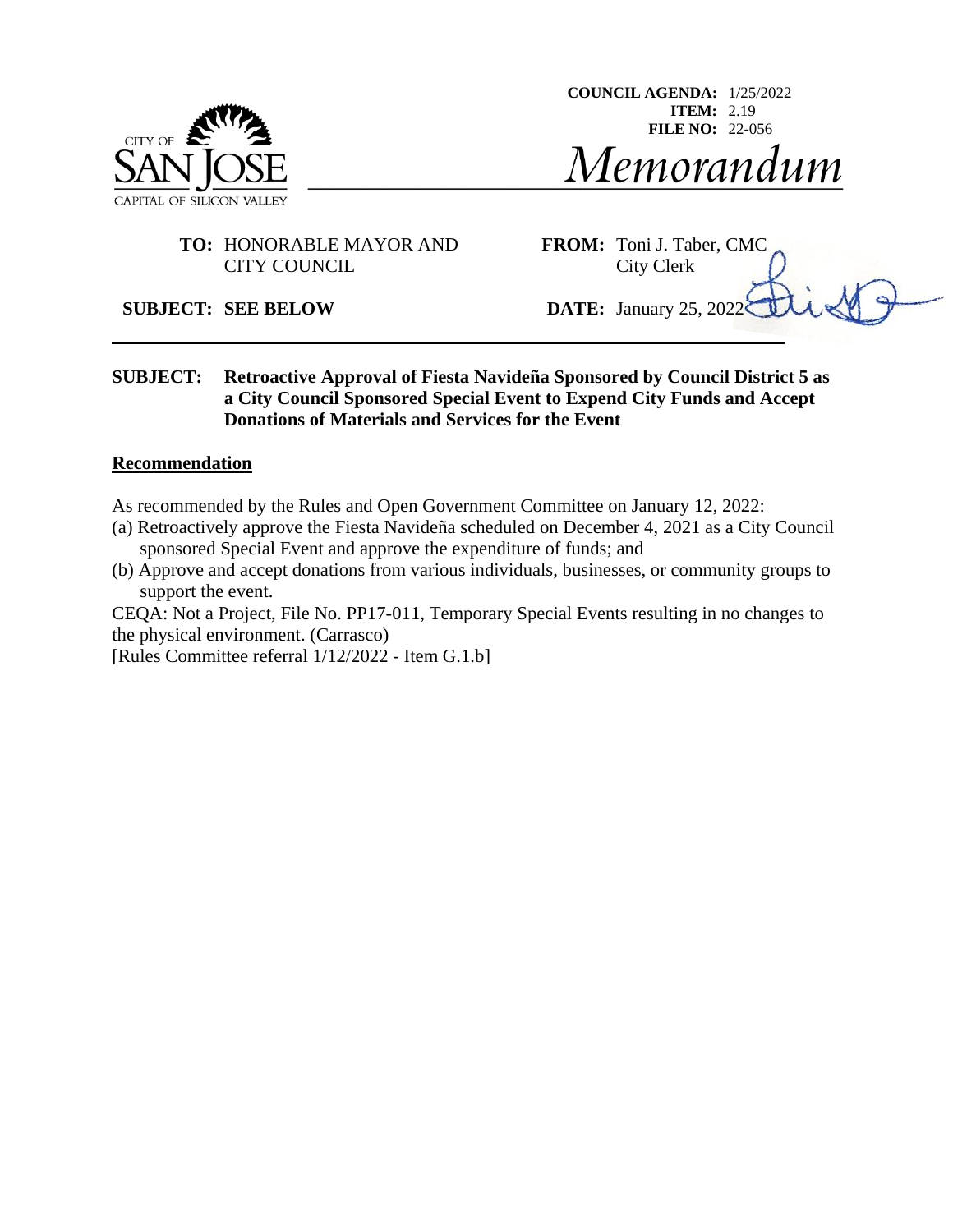

Memorandum

**TO:** HONORABLE MAYOR AND CITY COUNCIL

**FROM:** Councilmember Magdalena Carrasco – District 5

**SUBJECT: SEE BELOW DATE:** January 4, 2022

APPROVED:

# **SUBJECT: RETROACTIVE APPROVAL OF FIESTA NAVIDEÑA SPONSORED BY COUNCIL DISTRICT 5 AS A CITY COUNCIL SPONSORED SPECIAL EVENT TO EXPEND CITY FUNDS AND ACCEPT DONATIONS OF MATERIALS AND SERVICES FOR THE EVENT**

### **RECOMMENDATION**

- 1. Retroactively approve the *Fiesta Navideña* scheduled on December 4th, 2021 as a City Council sponsored Special Event and approve the expenditure of funds.
- 2. Approve and accept donations from various individuals, businesses or community groups to support the event.
- 3. Place the item on the January 25th, 2022 Council Agenda for action.

# **BACKGROUND**

On February 1, 2005, the City Council adopted Resolution 72517 which requires Councilmembers to submit a memorandum to the Rules Committee regarding proposed City Council sponsored Special Events and the proposed use of any funds.

*Fiesta Navideña* was held on December 4<sup>th</sup>, 2021 at Emma Prusch Farm Park and sponsored by Councilmember Magdalena Carrasco. This special event allowed for residents to receive a free tree with their family and gain access to valuable resources distributed by CD 5 staff. The event was free and open to the public and followed appropriate local public health rules, including the requirement of using masks and social distancing.